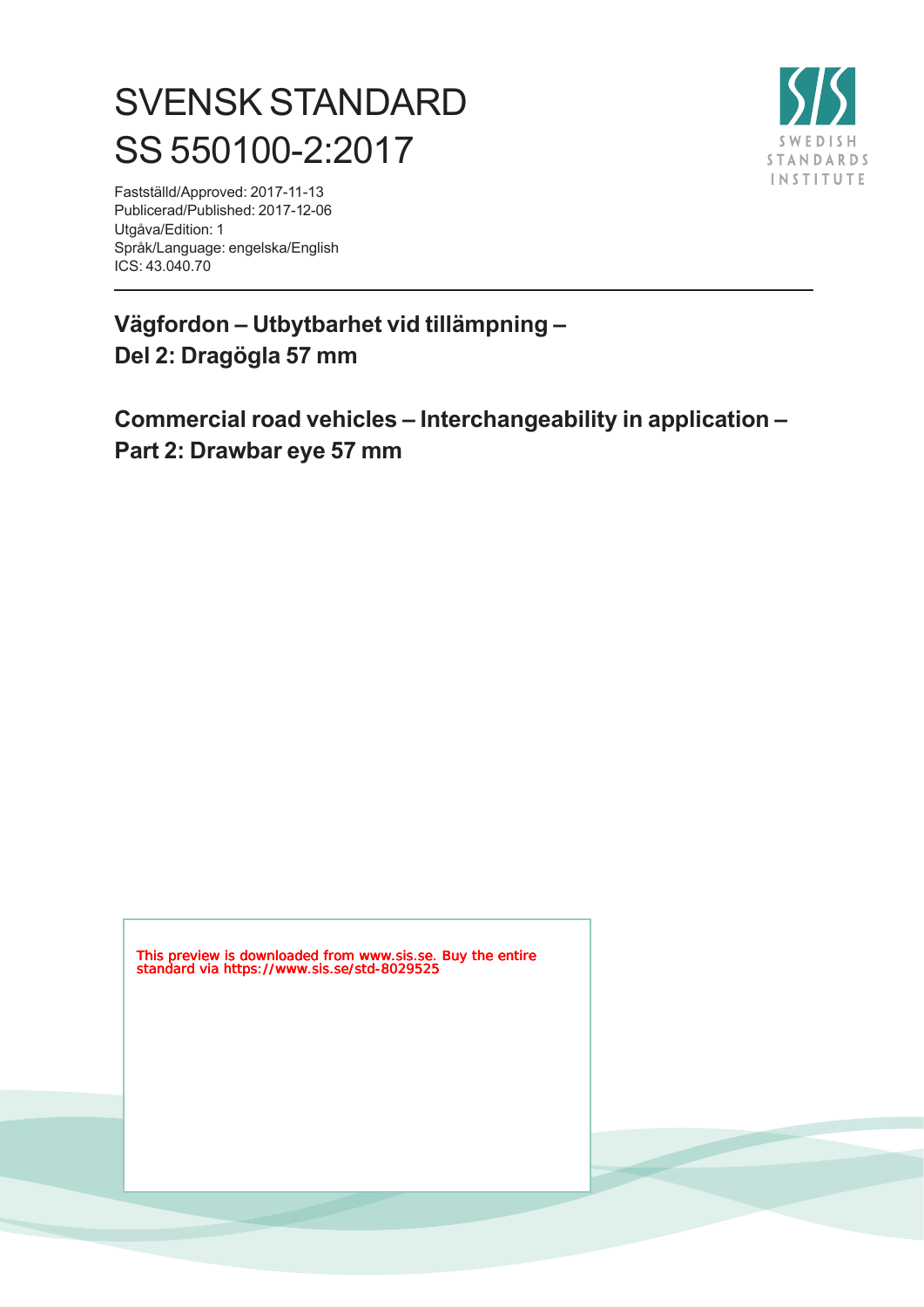## Standarder får världen att fungera

*SIS (Swedish Standards Institute) är en fristående ideell förening med medlemmar från både privat och offentlig sektor. Vi är en del av det europeiska och globala nätverk som utarbetar internationella standarder. Standarder är dokumenterad kunskap utvecklad av framstående aktörer inom industri, näringsliv och samhälle och befrämjar handel över gränser, bidrar till att processer och produkter blir säkrare samt effektiviserar din verksamhet.* 

#### **Delta och påverka**

Som medlem i SIS har du möjlighet att påverka framtida standarder inom ditt område på nationell, europeisk och global nivå. Du får samtidigt tillgång till tidig information om utvecklingen inom din bransch.

#### **Ta del av det färdiga arbetet**

Vi erbjuder våra kunder allt som rör standarder och deras tillämpning. Hos oss kan du köpa alla publikationer du behöver – allt från enskilda standarder, tekniska rapporter och standardpaket till handböcker och onlinetjänster. Genom vår webbtjänst e-nav får du tillgång till ett lättnavigerat bibliotek där alla standarder som är aktuella för ditt företag finns tillgängliga. Standarder och handböcker är källor till kunskap. Vi säljer dem.

#### **Utveckla din kompetens och lyckas bättre i ditt arbete**

Hos SIS kan du gå öppna eller företagsinterna utbildningar kring innehåll och tillämpning av standarder. Genom vår närhet till den internationella utvecklingen och ISO får du rätt kunskap i rätt tid, direkt från källan. Med vår kunskap om standarders möjligheter hjälper vi våra kunder att skapa verklig nytta och lönsamhet i sina verksamheter.

**Vill du veta mer om SIS eller hur standarder kan effektivisera din verksamhet är du välkommen in på www.sis.se eller ta kontakt med oss på tel 08-555 523 00.**

## Standards make the world go round

*SIS (Swedish Standards Institute) is an independent non-profit organisation with members from both the private and public sectors. We are part of the European and global network that draws up international standards. Standards consist of documented knowledge developed by prominent actors within the industry, business world and society. They promote cross-border trade, they help to make processes and products safer and they streamline your organisation.*

#### **Take part and have influence**

As a member of SIS you will have the possibility to participate in standardization activities on national, European and global level. The membership in SIS will give you the opportunity to influence future standards and gain access to early stage information about developments within your field.

#### **Get to know the finished work**

We offer our customers everything in connection with standards and their application. You can purchase all the publications you need from us - everything from individual standards, technical reports and standard packages through to manuals and online services. Our web service e-nav gives you access to an easy-to-navigate library where all standards that are relevant to your company are available. Standards and manuals are sources of knowledge. We sell them.

#### **Increase understanding and improve perception**

With SIS you can undergo either shared or in-house training in the content and application of standards. Thanks to our proximity to international development and ISO you receive the right knowledge at the right time, direct from the source. With our knowledge about the potential of standards, we assist our customers in creating tangible benefit and profitability in their organisations.

**If you want to know more about SIS, or how standards can streamline your organisation, please visit www.sis.se or contact us on phone +46 (0)8-555 523 00**



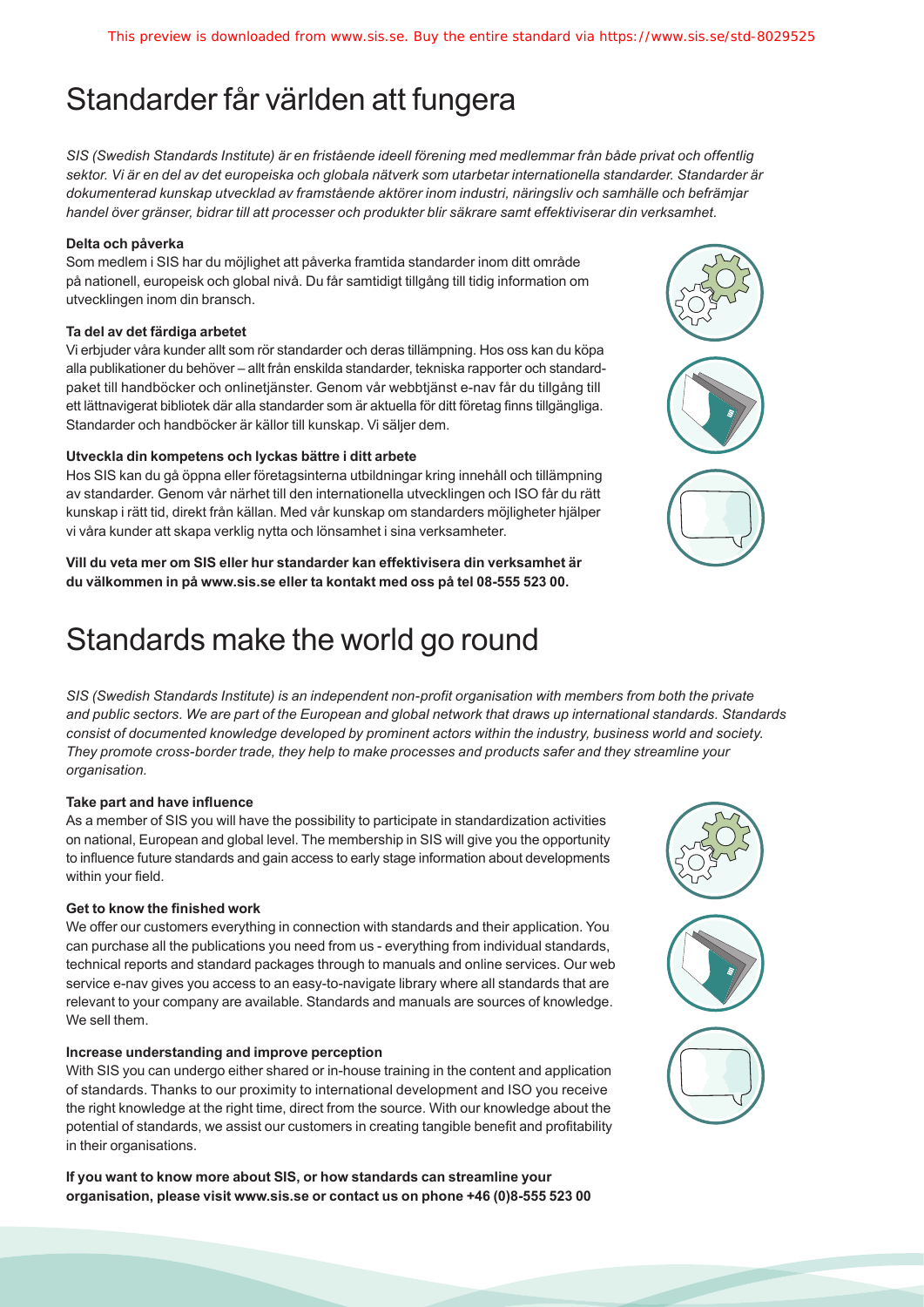This preview is downloaded from www.sis.se. Buy the entire standard via https://www.sis.se/std-8029525

© Copyright/Upphovsrätten till denna produkt tillhör SIS, Swedish Standards Institute, Stockholm, Sverige. Användningen av denna produkt regleras av slutanvändarlicensen som återfinns i denna produkt, se standardens sista sidor.

© Copyright SIS, Swedish Standards Institute, Stockholm, Sweden. All rights reserved. The use of this product is governed by the end-user licence for this product. You will find the licence in the end of this document.

*Upplysningar om sakinnehållet i standarden lämnas av SIS, Swedish Standards Institute, telefon 08-555 520 00. Standarder kan beställas hos SIS Förlag AB som även lämnar allmänna upplysningar om svensk och utländsk standard.*

*Information about the content of the standard is available from the Swedish Standards Institute (SIS), telephone +46 8 555 520 00. Standards may be ordered from SIS Förlag AB, who can also provide general information about Swedish and foreign standards.*

Standarden är framtagen av kommittén för Sammankoppling av fordon samt utvändiga anordningar, SIS/TK 234.

Har du synpunkter på innehållet i den här standarden, vill du delta i ett kommande revideringsarbete eller vara med och ta fram andra standarder inom området? Gå in på www.sis.se - där hittar du mer information.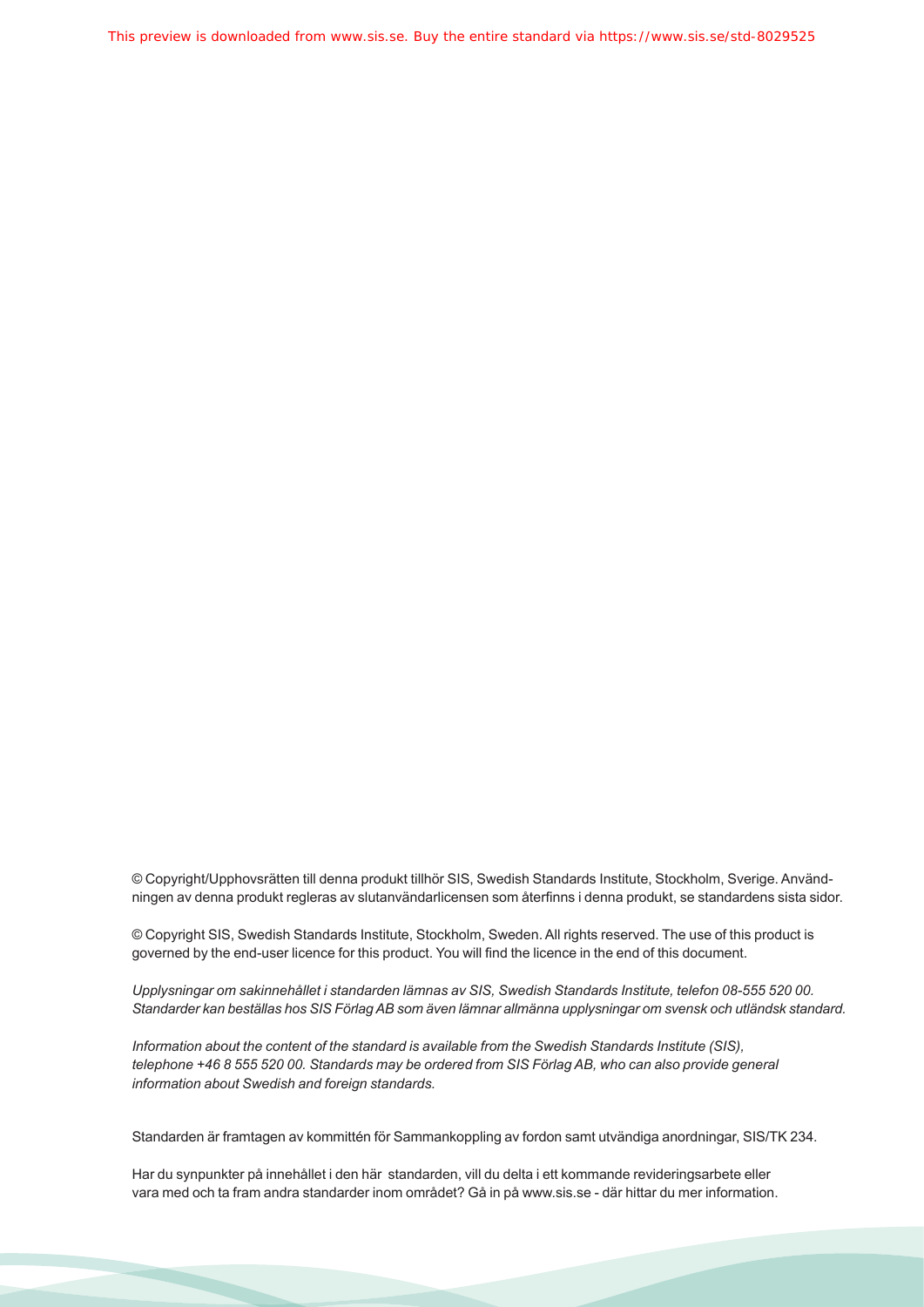## **Table of content**

| $\mathbf{1}$                   |  |
|--------------------------------|--|
| $2^{\circ}$                    |  |
| $\overline{3}$                 |  |
| $\overline{4}$<br>4.1.<br>4.2. |  |
| 5 <sub>5</sub>                 |  |
| $6\phantom{1}$                 |  |
| 6.1<br>6.2<br>6.3              |  |
| $\overline{7}$                 |  |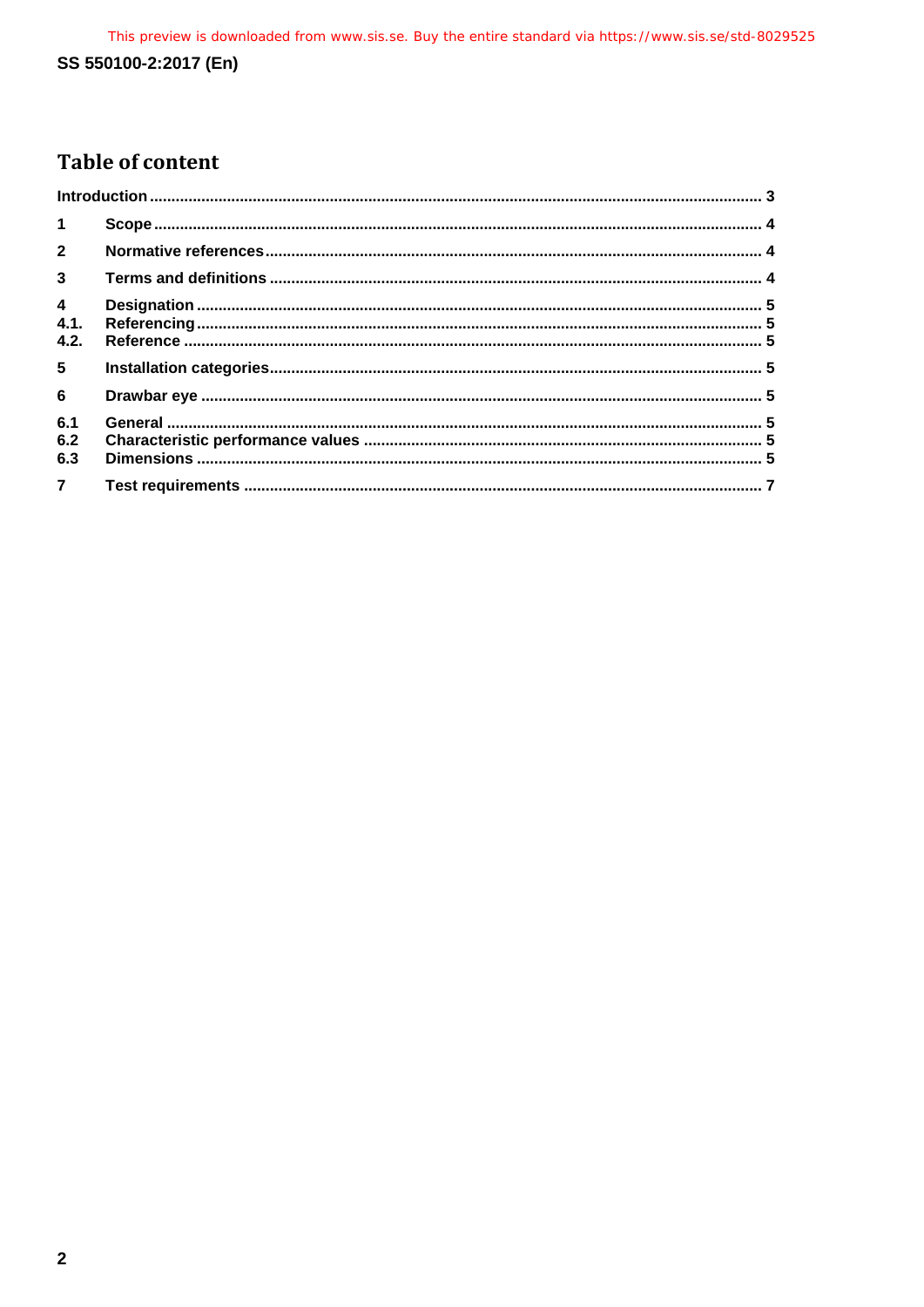## <span id="page-4-0"></span>**Introduction**

This standard applies to drawbar eyes for commercial vehicles. This standard is part of the series SS 550100. There are two series of standards which concern interchangeability. The interchangeability is divided into two parts, interchangeability in installation and interchangeability in application.

The series of standards include:

SS 550000-1, *Commercial road vehicles – Interchangeability in installation – Part 1: Drawbar coupling*

SS 550000-2, *Commercial road vehicles – Interchangeability in installation – Part 2: Drawbar eye*

SS 550100-1, *Commercial road vehicles – Interchangeability in application – Part 1: Clevis coupling 57 mm*

SS 550100-2, *Commercial road vehicles – Interchangeability in application – Part 2: Drawbar eye 57 mm*

This standard draws on SS-ISO 3584. SS-ISO 3584 defines 50 mm clevis coupling while a standard for 57 mm clevis coupling has hitherto been missing. While introducing a standard for 57 mm clevis couplings a new structure is introduced to this new standard. It is splitting information relevant for OEM:s from information relevant to end users. Furthermore, many non-value adding dimensions are deleted from the standard as compared to SS-ISO 3584. The current series of national standards focus on the geometric compatibility with specific address to 57 mm clevis couplings which are dominating in Sweden. A number of different coupling classes based on different performance values as in SS-ISO 3584 are not adopted. Hence the structure becomes simpler. Further information on interchangeability in installation is needed when mounting the equipment i.e. one or a couple of times during the lifetime of the vehicle. Information on interchangeability in application is needed almost every day. Accordingly, the structure of this series of standards, is tuned to the need of the user at different stages.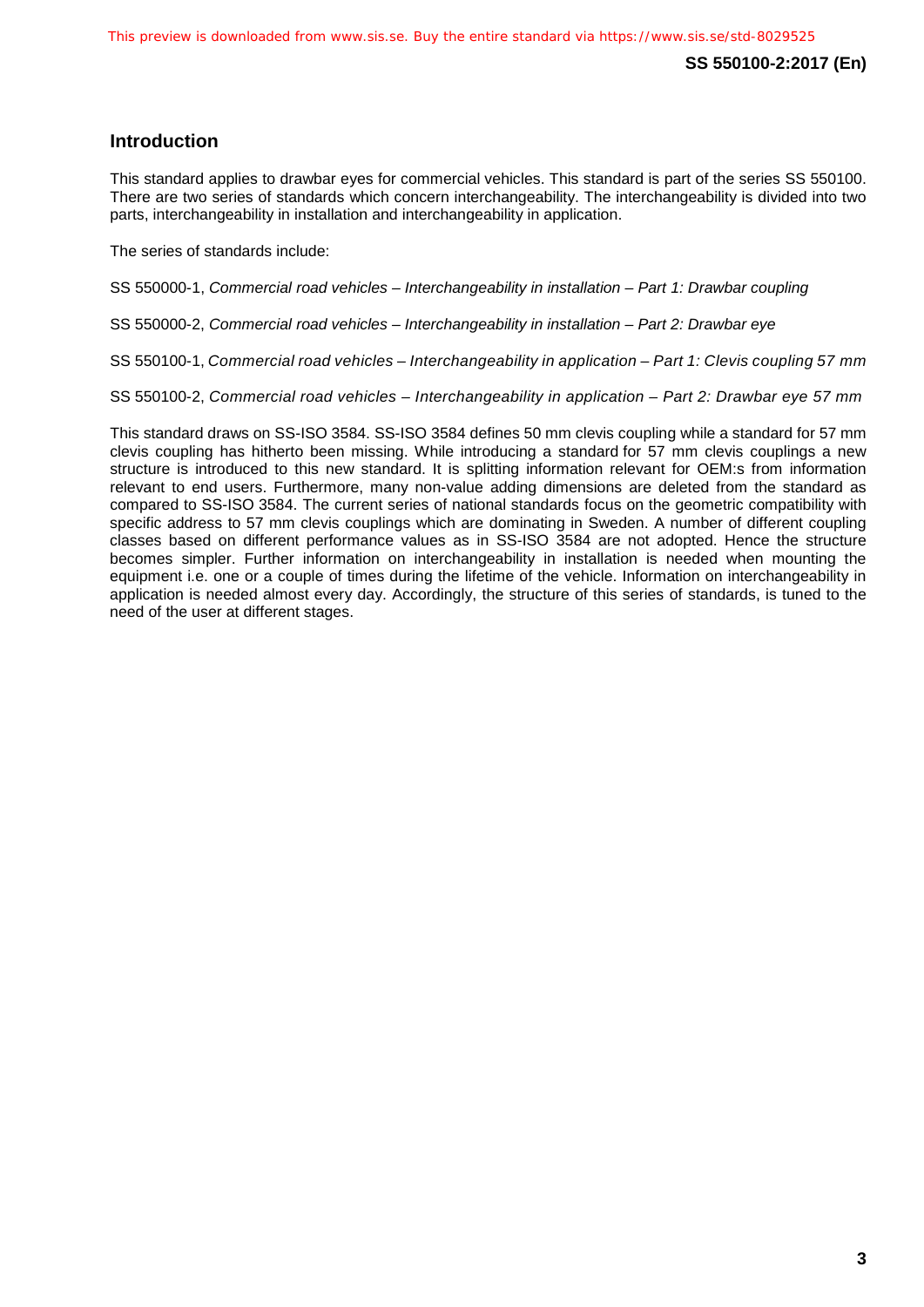## <span id="page-5-0"></span>**1 Scope**

This Standard specifies the characteristics of 57 mm drawbar eyes, necessary for interchangeability in applications together with drawbar eyes 57 mm to tow a trailer.

This Standard is applicable to mechanical connections designed for commercial vehicles and trailers, the maximum mass of which is above 3,5 t.

## <span id="page-5-1"></span>**2 Normative references**

This paragraph is referencing the below listed documents that are required when applying this document. For dated references only that edition of the document applies. For undated references the latest valid edition of the document applies.

SS-ISO 8718, *Commercial road vehicles – Clevis couplings and eyes for hinged drawbars – Strength tests*

SS-ISO 12357-1, *Commercial road vehicles – Clevis couplings and eyes for rigid drawbars – Strength tests*

SS 550000-1, *Commercial road vehicles – Interchangeability in installations – Part 1: Drawbar coupling*

SS 550000-2, *Commercial road vehicles– Interchangeability in installations – Part 2: Drawbar eye*

SS 550100-1, *Commercial road vehicles – Interchangeability in application – Part 1: Clevis coupling 57 mm*

## <span id="page-5-2"></span>**3 Terms and definitions**

For the purposes of this document, the following terms and definitions apply.

#### **3.1**

#### **drawbar**

<hinged> structure connected through a hinge to the front end of the towed vehicle through which the towed vehicle is mechanically coupled to the towing vehicle by means of a clevis coupling

#### **3.2**

**drawbar**

<rigid> structure rigidly connected to the front of the towed vehicle through which the towed vehicle is mechanically coupled to the towing vehicle by means of a clevis coupling

NOTE 1 TO ENTRY: For special applications, hinged drawbars with drawbar eyes in both ends exist.

## **3.3**

#### **drawbar eye**

component fitted to the forward extreme of the drawbar to enable mechanical coupling to a clevis coupling. A drawbar eye can be either toroidal or have a specific detailed design with a specific internal diameter

#### **3.4**

#### **clevis coupling**

component that by means of a bolt or hook locks the drawbar eye to the towing vehicle

#### **3.5**

#### **clevis coupling**

coupling that has a clevis to hold a bolt that locks the drawbar eye to the towing vehicle

## **3.6**

## **characteristic performance value**

performance value that shows the capacity of the coupling to transfer longitudinal or vertical forces between towing and towed vehicles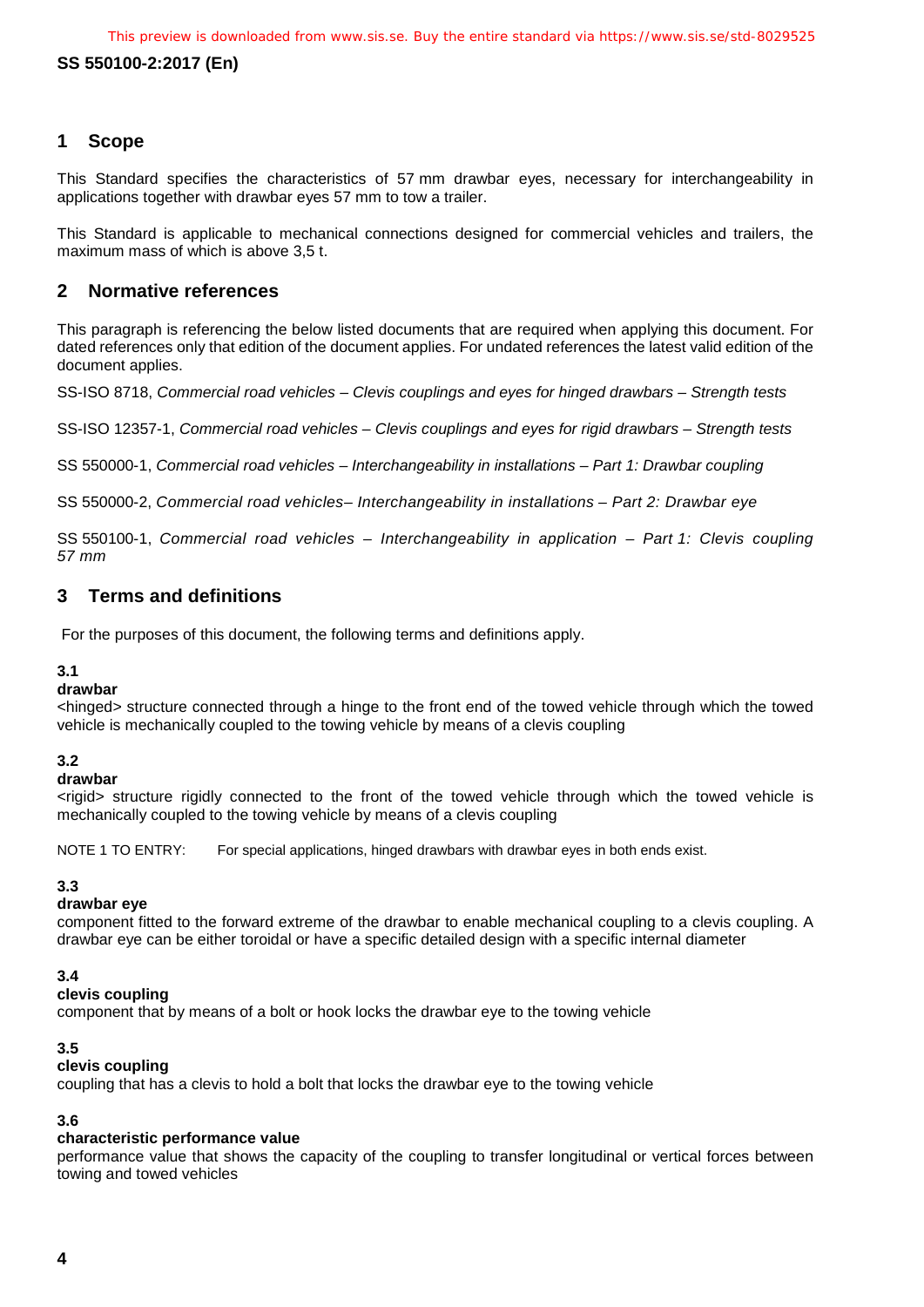## <span id="page-6-0"></span>**4 Designation**

## <span id="page-6-1"></span>**4.1. Referencing**

Reference may be made to this standard for drawbar eyes concerning the drawbar eye dimensions.

## <span id="page-6-2"></span>**4.2. Reference**

Drawbar eyes meeting the requirements of this standard shall be identified by the following information, in the order given:

a) reference to this standard

b) code D57

EXAMPLE SS 550100-2 D57

## <span id="page-6-3"></span>**5 Installation categories**

A drawbar eye according to this standard may be installed according to the SS 550000-2 installation categories 1, 2 and x.

## <span id="page-6-4"></span>**6 Drawbar eye**

## <span id="page-6-5"></span>**6.1 General**

The D57 drawbar eyes shall only be used with C57 clevis couplings, according to SS 550100-1. The drawbar eye shall not be able to rotate axially.

NOTE Dimensions for ensuring operating clearance between towing vehicles and trailers are given in SS-ISO 11406 and SS-ISO 11407

## <span id="page-6-6"></span>**6.2 Characteristic performance values**

A drawbar eye according to this standard shall have characteristic performance values defined for  $D_{\tau}$ ,  $D_{c}$ - and V-values. Those performance values shall be in kN. The characteristic performance value S indicating the static load on the coupling shall be 1 000 kg. In cases where the drawbar eye is not intended for applications (e.g. center axle trailers, dollies) containing vertical loads on the coupling the  $D_{c}$ -, V- and S-values may be excluded. The characteristic performance values shall be verified through tests according to paragraph 6 of this standard.

Characteristic performance values shall be verified for all applicable installation categories.

## <span id="page-6-7"></span>**6.3 Dimensions**

The external dimensions of the D57 drawbar eye shall be as shown in Figure 1 and Figure 2.